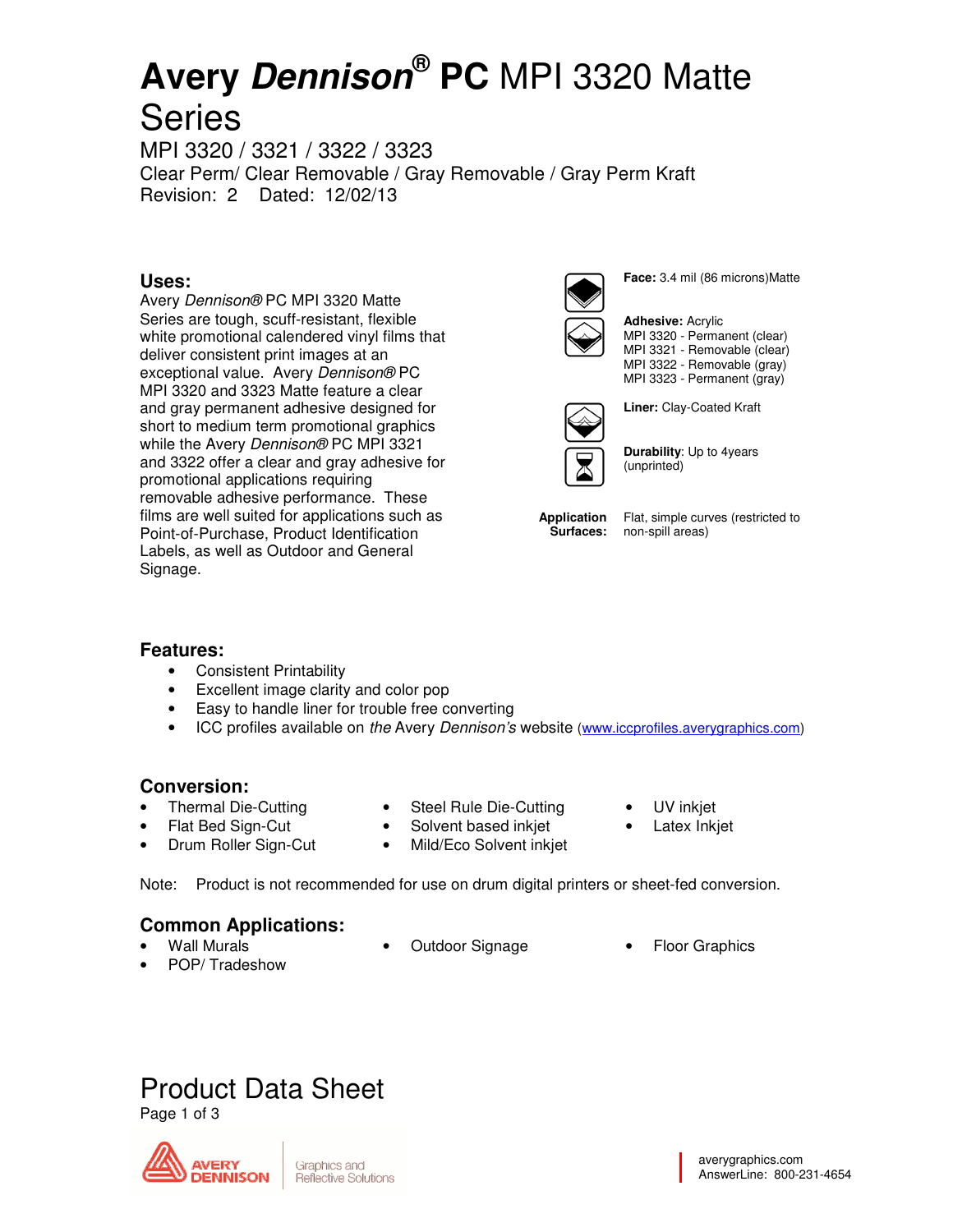# **Avery Dennison® PC** MPI 3320 Matte Series

MPI 3320 / 3321 / 3322 / 3323 Clear Perm/ Clear Removable / Gray Removable / Gray Perm Kraft Revision: 2 Dated: 12/02/13

#### **Physical Characteristics: Property**

| Caliper, face     |                      | 3.4 mil (86µm)                                                                             |
|-------------------|----------------------|--------------------------------------------------------------------------------------------|
| Caliper, adhesive |                      | 1.0mil $(25 \mu m)$                                                                        |
| Dimensional       |                      | $<$ 0.030"(0.762 mm)                                                                       |
| stability         |                      | Note: Ink loads in excess of 250%<br>may cause increased shrinkage of<br>the printed film. |
| Tensile @16%      |                      | 6.0 lb/in (1.1 kg/cm)                                                                      |
| Tensile @ Break   |                      | 12.2 lb/in (2.3 kg/cm)                                                                     |
| Elongation        |                      | Min 150%                                                                                   |
| Gloss             | Hunter Gloss<br>@ 60 | $55 + 10$                                                                                  |
| Adhesion: 15 min  | Permanent            | 2.5 lb/in (438 N/m)                                                                        |
|                   | Removable            | 1.0-2.0 lb/in (175-350 N/m)                                                                |
| 24 hr             | Permanent            | 3.9 lb/in (683 N/m)                                                                        |
|                   | Removable            | 1.5-3.0 lb/in (263-525 N/m)                                                                |
| Removability      | MPI 3321             | 1 year from most                                                                           |
|                   | MPI 3322             | substrates.                                                                                |
| Flammability      |                      | Self Extinguishing                                                                         |
| Shelf-Life        |                      | 2 years from date on label                                                                 |
|                   |                      | (up to 2 years                                                                             |
|                   |                      | unprocessed, OR process                                                                    |
|                   |                      | within one year and apply                                                                  |
|                   |                      | within 1 year of processing)                                                               |
| Durability        | Vertical             | Unprinted - 4 years                                                                        |
|                   | Exposure             | Printed - Up to 3 years                                                                    |
| Min. Application  |                      | $50°$ F (10°C)                                                                             |
| Temperature       |                      |                                                                                            |
| Service           |                      | $-40^{\circ} - 180^{\circ}$ F (-40° - 82°C)                                                |
| Temperature       |                      | (Reasonable range of                                                                       |
|                   |                      | temperatures which would                                                                   |
|                   |                      | be expected under normal                                                                   |
|                   |                      | environmental conditions).                                                                 |
| Chemical          |                      | Resistant to most mild                                                                     |
| resistance        |                      | acids, alkalis, and salt<br>solutions.                                                     |
|                   |                      |                                                                                            |

#### **Important:**

Information on physical and chemical characteristics are based on tests believed to be reliable. The values are intended only as a source of information. This information is given without guaranty and do not constitute a warranty. The purchaser should independently determine, prior to use, the suitability of any material for their specific purpose. (Data represents average values where applicable, and is not intended for specification purposes)

#### **Warranty:**

All statements, technical information and recommendations about Avery Dennison products are based upon tests believed to be reliable but do not constitute a guarantee or warranty. All Avery Dennison products are sold with the understanding that Purchaser has independently determined the suitability of such products for its purposes. Avery Dennison products are warranted to be free from defects in material and workmanship for either two years (or the period stated on the specific product information literature in effect at time of delivery, if longer) from date of shipment if said product is properly stored and applied. It is expressly agreed and understood that Avery Dennison's sole obligation and Purchaser's exclusive remedy under this warranty, under any other warranty, express or implied, or otherwise, shall be limited to repair or replacement of defective product without charge at Avery Dennison's plant or at the location of product (at Avery Dennison's election), or in the event replacement or repairs is not commercially practical, to Avery Dennison's issuing Purchaser a credit reasonable in light of the defect in the product.

Avery Dennison's liability for defective products shall not exceed the purchase price paid therefore by Purchaser and in no event shall Avery Dennison be responsible for any incidental or consequential damages whether foreseeable or not, caused by defects in such product, whether such damage occurs or is discovered before or after replacement or credit, and whether or not such damage is caused by Avery Dennison's negligence.

NO EXPRESS WARRANTIES AND NO IMPLIED WARRANTIES, WHETHER OF MERCHANTABILITY OR FITNESS FOR ANY PARTICULAR USE, OR OTHERWISE (EXCEPT AS TO TITLE), OTHER THAN THOSE EXPRESSLY SET FORTH ABOVE WHICH ARE MADE EXPRESSLY IN LIEU OF ALL OTHER WARRANTIES, SHALL APPLY TO PRODUCTS<br>SOLD BY AVERY DENNISON. AVERY SOLD BY AVERY DENNISON. DENNISON SPECIFICALLY DISCLAIMS AND EXCLUDES ALL OTHER SUCH WARRANTIES. NO WAIVER, ALTERATION, ADDITION OR MODIFICATION OF THE FOREGOING CONDITIONS SHALL BE VALID UNLESS MADE IN WRITING AND MANUALLY SIGNED BY AN OFFICER OF AVERY DENNISON.

## Product Data Sheet

Page 2 of 3



averygraphics.com AnswerLine: 800-231-4654